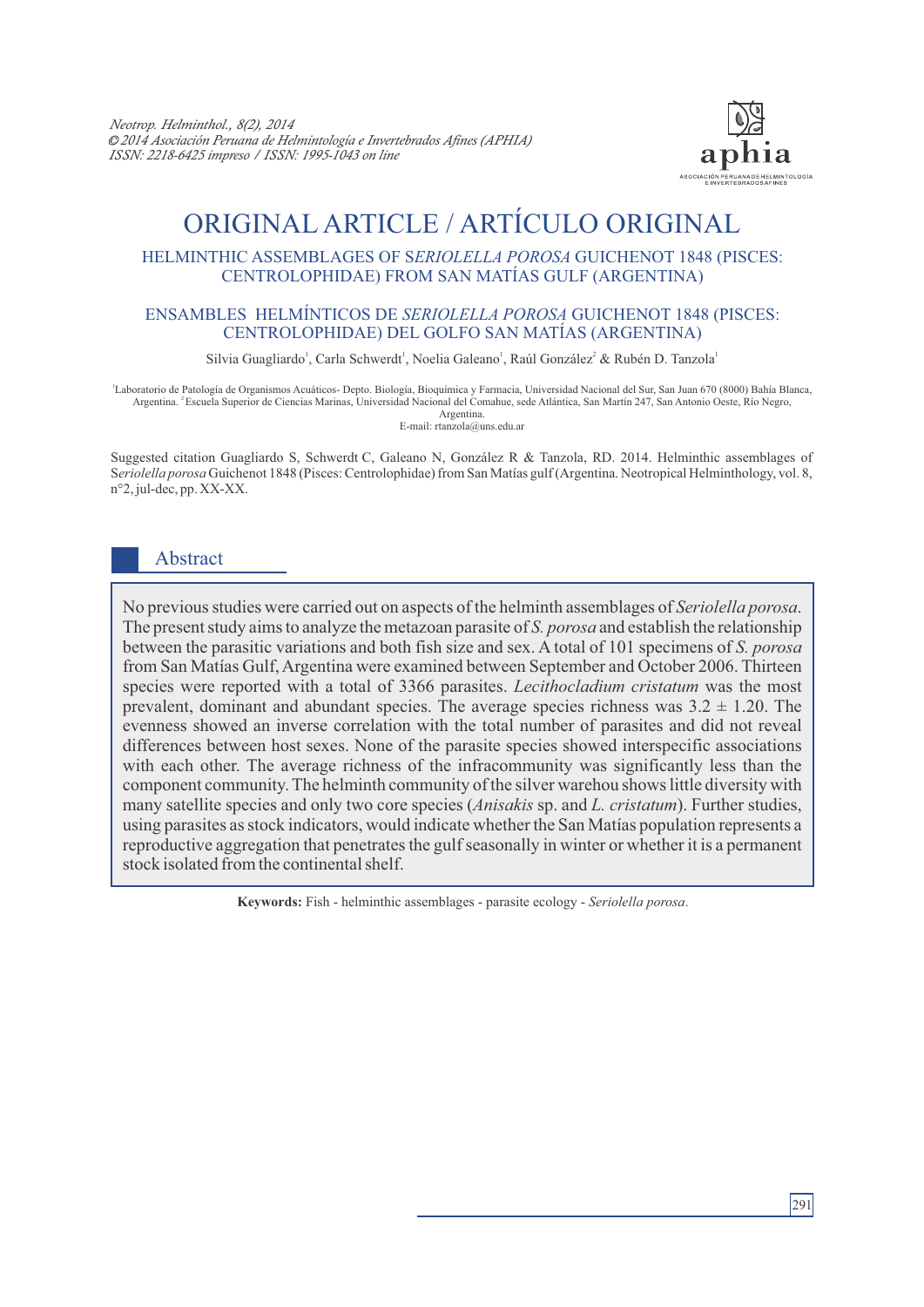### Resumen

Hasta el momento no se llevaron a cabo estudios sobre aspectos de los ensambles de helmintos de *Seriolella porosa*. El presente estudio se propone analizar el ensamble de metazoos parásitos de *S. porosa* y establecer las interrelaciones entre variaciones en la estructura parasitaria y el sexo y tamaño del hospedador. Se examinó un total de 101 especímenes de *S. porosa* capturados entre septiembre y octubre de 2006 en el Golfo San Matías, Argentina. Trece especies y un total de 3366 parásitos fueron registrados. La especie más prevalente, dominante y abundante fue Lecithocladium cristatum. La riqueza específica fue de  $3.2 \pm 1.20$ . La equitatividad mostró una correlación inversa con el número total de parásitos y no reveló diferencias entre sexos. Ninguna de las especies parásitas mostró asociación interespecífica con otras especies del ensamble. La riqueza promedio de la infracomunidad fue significativamente menor que aquella del componente comunitario. La comunidad de helmintos del savorín mostró poca diversidad con varias especies satélites y solo dos especies centrales (core) (*Anisakis* sp. and *L. cristatum*). El presente podría constituir la base para identificar stocks poblacionales, empleando parásitos, para demostrar si la población del Golfo San Matías es un conjunto reproductivo que penetra estacionalmente al Golfo en invierno, o si se trata de un stock propio del Golfo y separado física y reproductivamente de los savorines de la Plataforma Continental Argentina.

**Palabras clave:** Ecología parasitaria, ensambles helmínticos, peces, *Seriolella porosa*,

Knowledge of helminth fish parasite communities from commercial fisheries reveals basic information as well as applicable data for studies on population stocks (Timi, 2007; Braicovich & Timi, 2008), the health of ecosystems (Palm & Rückert, 2009) and the sanitary state of the fish (Valero *et al.*, 2006; Jakob & Palm, 2006).

In view of recent studies, the parasitic fauna of fish appears to be governed by the trophic habits and availability of the hosts, as well as the range of depth and migration processes (Rhode, 1984; Kennedy *et al.*, 1986; Poulin, 1995; Klimpel *et al.*, 2003, 2006a, b). This implies that parasites are important indicators of the habitat and trophic status of fish in marine ecosystems (Klimpel *et al.,* 2003). Many studies consider that the host size is a factor that influences the formation of parasitic assemblages (Thoney, 1993; Sardella *et al*., 1995; Balboa & George-Nascimento, 1998), being a more influential parameter than host sex (Luque *et al.,* 1996; Knoff *et al.,* 1997; González & Acuña, 2000;

**INTRODUCTION** Ramos Alves & Luque, 2001; Iannacone & Alvariño, 2008). *Seriolella porosa* Guichenot 1848 (silver warehou) is an important fish resource of the Argentine Sea (Sánchez & Bezzi, 2004). Its distribution extends from 35° to 55° S (Garciarena & Perrotta, 2002). Commercial landings of this resource underwent a growing trend over the last 20 years as "by catch" in the hake fishery (Cousseau & Perrota, 1998). It was described by Perier & Di Giácomo (2002) as "a seasonal fish resource which uses the area as a spawning ground and nursery" in the San Matías Gulf fishery. Up to the present only two studies have been made on the parasitological status of this fish in the South Atlantic Ocean (Guagliardo *et al.,* 2009, 2010).

> It would be expected that *S. porosa* carries several parasite species to upper levels of the food chain because it occupies an intermediate level in the food web. Since there are no records of aspects of the helminthic assemblages of the silver warehou, the aims of this study were to analyze them at the component and infracommunity levels and to evaluate the relationship between the parasitic burden and fish size and sex.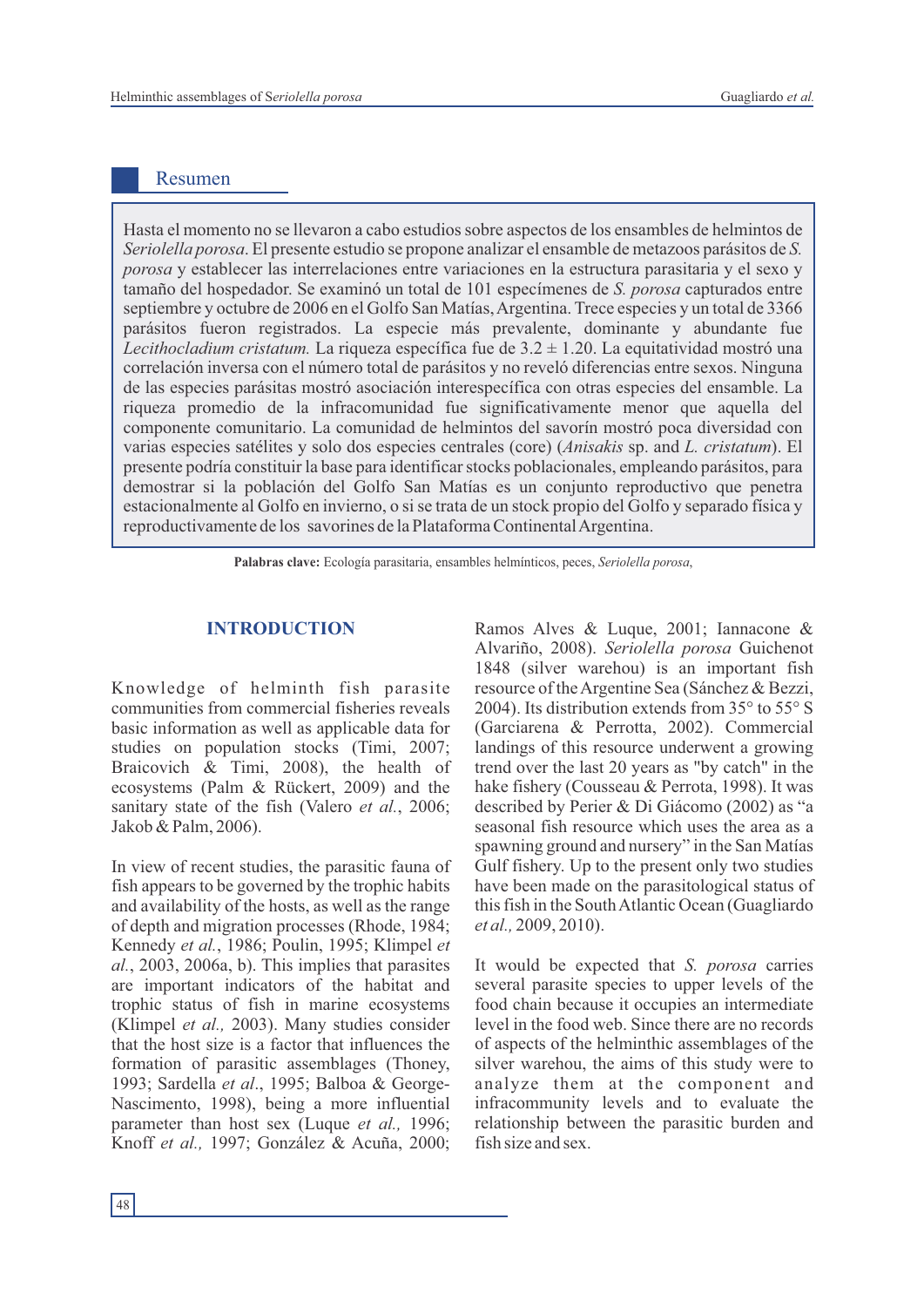#### **MATERIALS AND METHODS**

A total of 101 specimens of *S. porosa* (68 males, 32 females and 1 undetermined) were examined between September and October 2006. The area of capture was the northern sector of San Matías Gulf (41°00'S, 64°00'W), Argentina. The fish were caught by commercial fleet trawlers from San Antonio Oeste port. Host size (cm), weight (g) and sex were determined. The gonad/somatic index was estimated as GSI= (gonad weight/total weight)\*100. Parasites were extracted from the gills, body cavity and digestive lumen. They were subsequently relaxed in hot saline solution, fixed in 5% formalin and stored in 70% alcohol. Part of the helminth sample was stained with Langeron's hydrochloric carmine cleared in clove oil and mounted in Canada balsam. Nematodes and acanthocephalans were made transparent in hot alcohol-glycerine. Parasite prevalence, abundance and the intensity of infection were calculated following Bush *et al.* (1997). Specimens of digenean trematodes were deposited in the collection of the Museum of La Plata (Argentina) under the following numbers of collection: *Lecithocladium cristatum* (Voucher MLP 5935), *Elytrophalloides oatesi* (Voucher MLP 5936), *Gonocerca cfr. phycidis* (Voucher MLP 7937) & *Aponurus laguncula* (Voucher MLP5938).

The community structure was analyzed at the component community and infracommunity levels. Species with prevalences  $\geq 10\%$  were considered as component species in the infracommunities (Bush *et al.*, 1990).

The variance/mean ratio (coefficient of dispersion) was used to determine the distribution patterns at the level of infrapopulations. In order to quantify the influence of parasite species in the community, the specific importance  $(IE = (relative$ prevalence + relative abundance)  $x$  100) was estimated according to Bursey *et al.* (2001). At the infracommunity level, the richness, mean diversity and evenness when richness was higher than four species (Brillouin based evenness index) were calculated (Mouillot *et al.*,

2005). The qualitative association between pairs of parasite species was estimated by using the correlation Φ coefficient (Combes, 1983). At the component community level, the relative dominance (number of specimens of one species in respect of the total number of specimens of all species in the infracommunity) of each parasite species was calculated according to Morales & Pino de Morales (1987). The dominance frequencies and the co-dominances were also calculated. The ecto/endoparasite ratio was determined as the number of ectoparasite species/number of endoparasite species.

The species richness, the total number of parasites, the Simpson index of diversity (Pielou, 1975; Krebs, 1989), the Shannon-Wiener index of diversity and evenness were calculated after Magurran (1988). The correlations between the total number of parasites, richness, diversity and evenness in relation to host weight and total length were tested using Spearman's rank correlation coefficient (Siegel & Castellan, 1995). Evenness was also correlated with the total number of parasites. This latter parameter was compared with host sex using the nonparametric Mann-Whitney U test (Siegel & Castellan, 1995). The strategy of colonization, allogenic or autogenic species, was assessed according to Bush *et al.* (2001).

#### **RESULTS**

The mean total body length and weight of fish were  $39.60 \pm 4.68$  and  $514.55 \pm 264.25$ respectively. The mean GSI was 0.052 (0.009 – 0.230) in females. Most of the females (75%) had not reached the first sexual maturity length (< 45 cm). A total of 3366 helminths, mostly endoparasites, were recorded and a total of thirteen taxa were identified. The ectoparasite versus endoparasite relationship was low (R= 0.18). The helminth assemblage was highly dominated by digenean (2309 or 68.6% of the specimens). All component community species (prevalence 10%) had an aggregated pattern of distribution. Table 1 shows that *Lecitochladium cristatum* was not only dominant but also the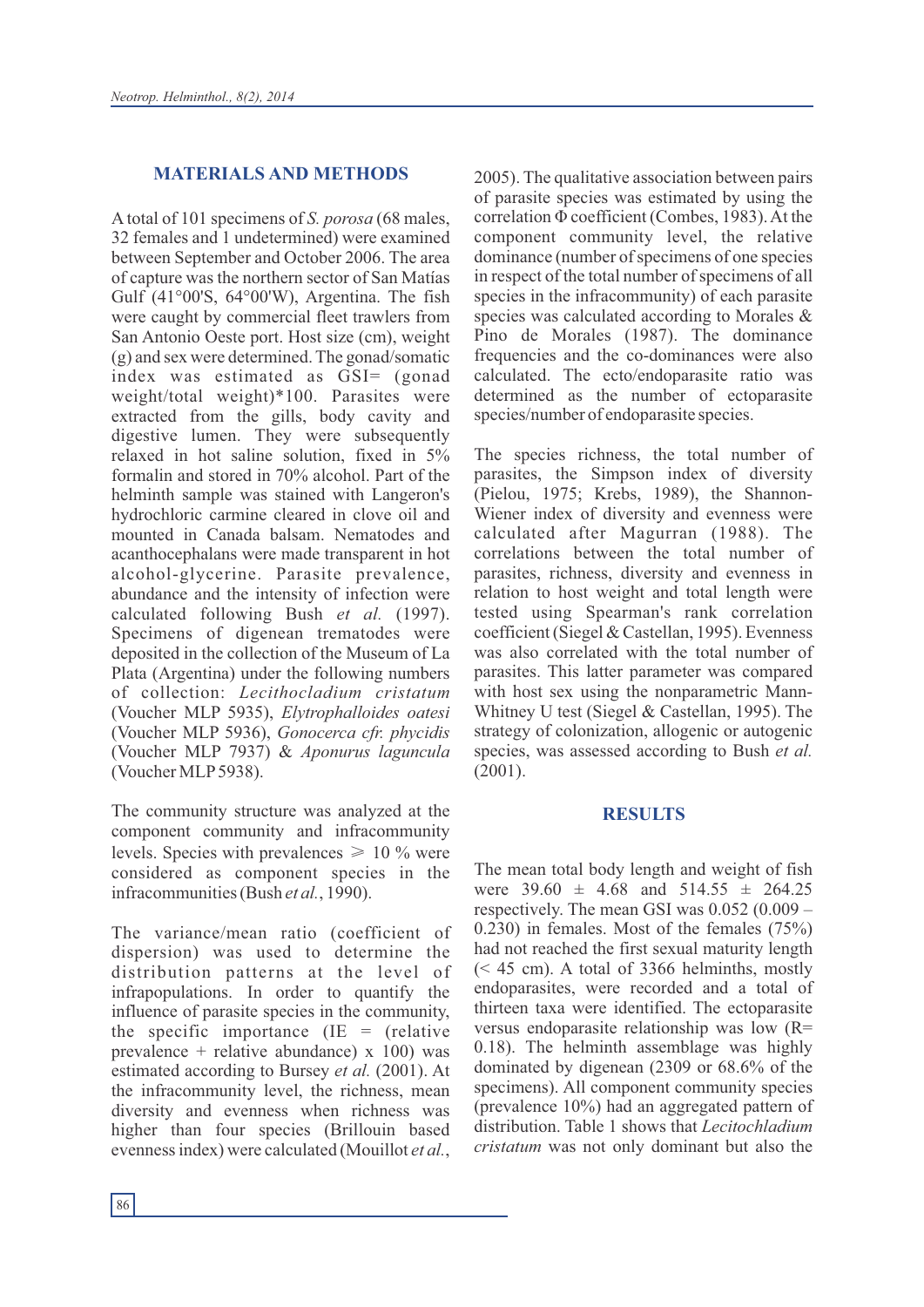| <b>Species</b>                       | Developmental<br>stage | Site           | Prevalence<br>$(9/6) \pm C1$ | Abundance<br>$\pm$ SD | intensity<br>Mean<br>$\pm$ SD | importance<br>Specific | Frequence of<br>Dominance<br>single | Dominance<br>3 species | Frequence of Previous records from<br>South Atlantic<br>Ocean $(*)$ |
|--------------------------------------|------------------------|----------------|------------------------------|-----------------------|-------------------------------|------------------------|-------------------------------------|------------------------|---------------------------------------------------------------------|
| Nematoda                             |                        |                |                              |                       |                               |                        |                                     |                        |                                                                     |
|                                      | EЦ                     | cavity<br>Body |                              |                       |                               | 797.25                 | 25                                  |                        | $1,2,3,4,5,6,7,$<br>8, 9, 10                                        |
| Anisakis sp.                         |                        |                | $75.25 \pm 8.5$              | $7.22 \pm 10.96$      | $9.59 \pm 11.71$              |                        |                                     |                        |                                                                     |
| Pseudoterranova sp.                  | ЩI                     | cavity<br>Body | $1.98 + 8.68$                | $0.02 \pm 0.14$       | $1 \pm 0$                     | 21.98                  | $\circ$                             | $\circ$                | $5,6,10,11,$<br>$12,13$                                             |
| Hysterothylacium sp.                 | ПŊ                     | cavity<br>Body | $2.97 \pm 10.57$             | $0.03 \pm 0.17$       | $1 \pm 0$                     | 32.97                  |                                     | $\circ$                | 1,2,3,4,5,6,7,<br>8,10, 14,15,16                                    |
| Philometra cf. seriolellae           | <b>Adult</b>           | Ovary          | $2.97 \pm 10.57$             | $0.05 + 0.30$         | $1.67 + 0.58$                 | 52.97                  | $\circ$                             | $\circ$                | $\mathbf{I}$                                                        |
| Corynosoma cetaceum<br>Acantocephala | Juvenile               | cavity<br>Body | $2.97 \pm 10.57$             | $0.03 + 0.17$         | $18 \pm 0$                    | 32.97                  | $\circ$                             | $\circ$                | 1,7,8,10,17,18                                                      |
| Corynosoma australe                  | Juvenile               | cavity<br>Body | $1.98 + 8.68$                | $0.04 \pm 0.31$       | $2 \pm 1.41$                  | 41.98                  | $\circ$                             | $\circ$                | 1, 3, 4, 6, 7, 8, 13,<br>17, 18, 20, 22, 23                         |
| Nybelinia sp.<br>Cestoda             | Plerocercus            | cavity<br>Body | $0.99 \pm 1.95$              | $0.01 + 0.10$         |                               | 10.99                  | $\circ$                             | $\circ$                | 3,6,7,8                                                             |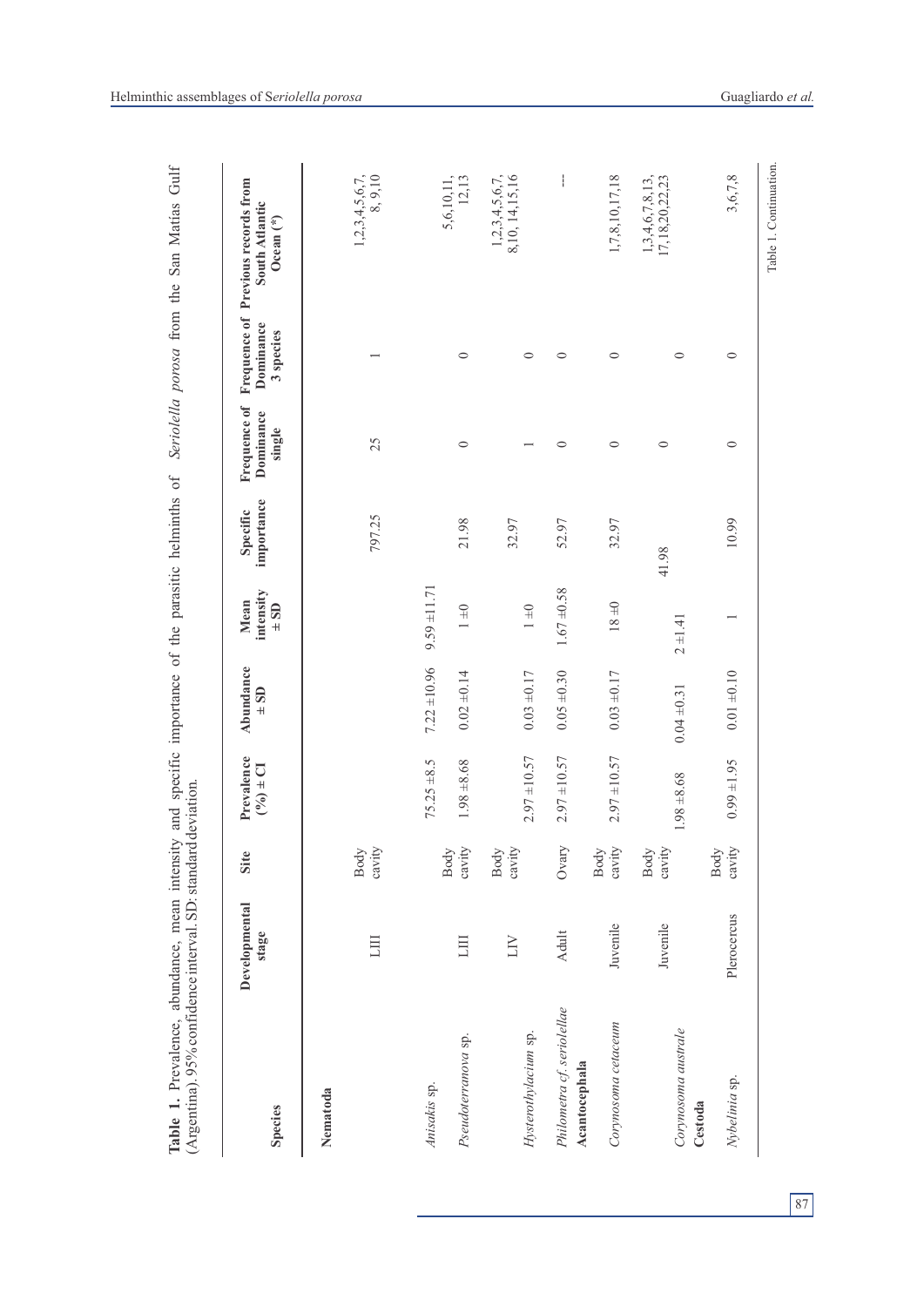| <b>Species</b>                  | Developmental<br>stage | یح<br>5 | Prevalence<br>$(9/6) \pm C1$ | Abundance<br>$\pm$ SD               | intensity<br>$\pm$ SD<br>Mean      | importance<br>Specific | Dominance<br>single | Dominance<br>3 species | Frequence of Frequence of Previous records from<br>South Atlantic<br>Ocean <sup>(*)</sup> |
|---------------------------------|------------------------|---------|------------------------------|-------------------------------------|------------------------------------|------------------------|---------------------|------------------------|-------------------------------------------------------------------------------------------|
| Monogenea                       |                        |         |                              |                                     |                                    |                        |                     |                        |                                                                                           |
| Neogrubea seriolellae           | Adult                  | Gills   | $63.4 \pm 9.49$              | $2.65 + 3.98$                       | $4.19 + 4.32$                      | 328.4                  |                     |                        | I                                                                                         |
| Eurysorchis australe<br>Digenea | Adult                  | Gills   | $28.7 + 8.91$                | $0.42 \pm 0.80$                     | $1.44 \pm 0.87$                    | 70.7                   |                     |                        | $\frac{1}{1}$                                                                             |
| Lecithocladium cristatum        | Adult                  | Stomach | $80.19 \pm 7.85$             | $17.90 \pm 24.63$ 22.32 $\pm 25.74$ |                                    | 1870.2                 | 56                  |                        | 7,24                                                                                      |
| Aponurus laguncula              | Adult                  | Stomach | $19.8 \pm 7.85$              | $0.40 \pm 1.08$                     | $2 + 1.65$                         | 59.8                   |                     |                        | 7,10,24,25,26                                                                             |
| Ellytrophaloides oatesi         | <b>Adult</b>           | Stomach | $31.68 + 9.16$               |                                     | $4.55 \pm 13.88$ 14.38 $\pm 21.81$ | 486.68                 |                     |                        | 24,25,27,28,29,30<br>7,11,12,15,                                                          |

| Szidat (1955). 30- Szidat & Graefe (1968). 31- Laskowski & Zdzitowiecki (2005). |
|---------------------------------------------------------------------------------|
|---------------------------------------------------------------------------------|

*Gonocerca. cf. phycidis* Adult Stomach 0 ±1.95 0.01 ±0.10 1 10.01 ±0.10 1 1 0.09 0.09 0.09 15,24,28,29,31

 $0.01 + 0.10$ 

 $0 + 1.95$ 

Stomach

Adult

Gonocerca. cf. phycidis

 $\overline{\phantom{0}}$ 

15,24,28,29,31

 $\circ$ 

 $\circ$ 

 $0.09$ 

Table 1. Continuation.

Table 1. Continuation.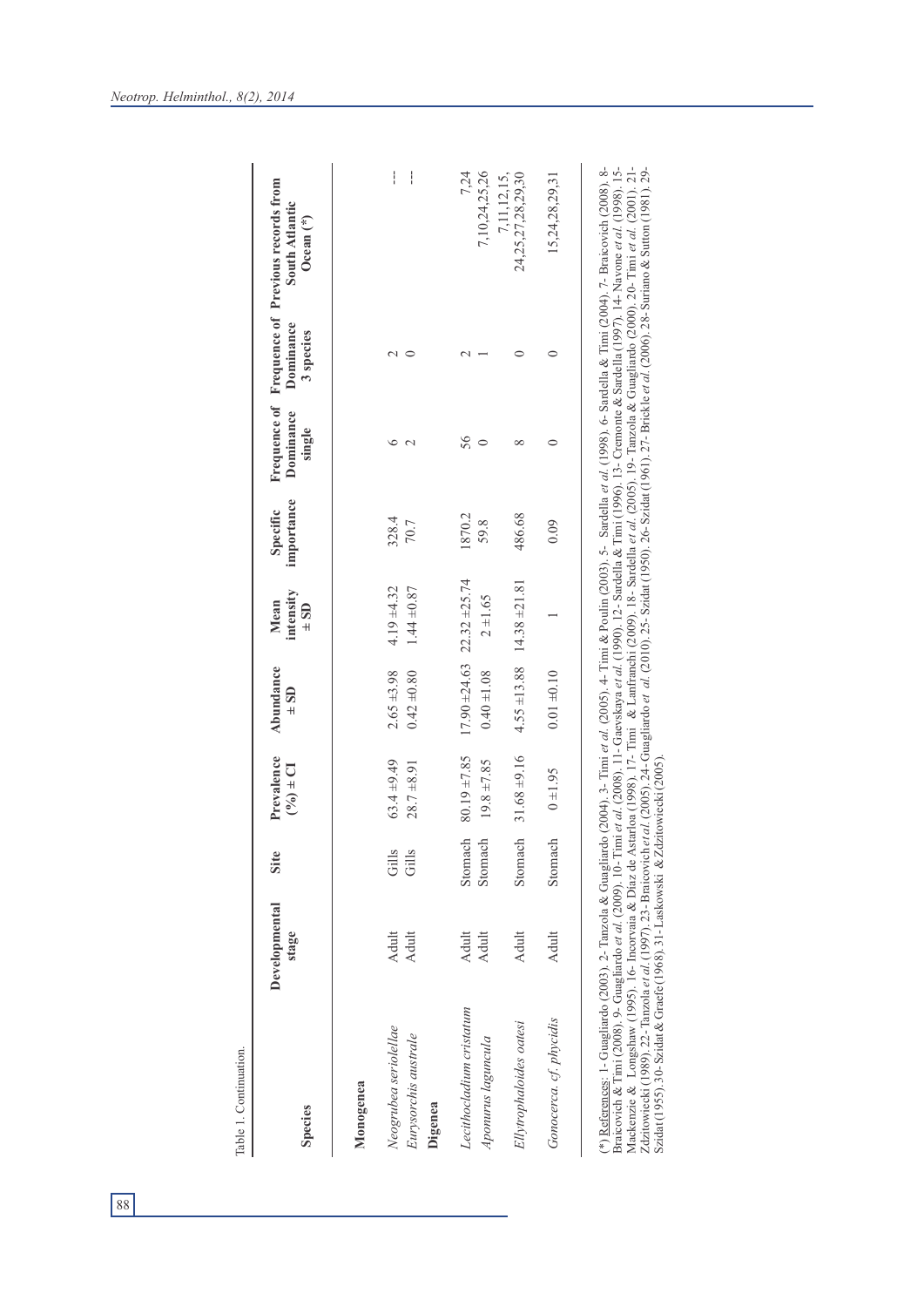| <b>Component community</b> |      | Infracommunity                              |                              |
|----------------------------|------|---------------------------------------------|------------------------------|
| Total number of species    | 13   | Mean species per host $(\pm SD)$            | $3.12 \pm 1.20$              |
| Total number of helminths  | 3366 | Mean helminth per host $(\pm SD)$           | $33.3 \pm 27.6$              |
| Diversity indices          |      | Mean diversity (Brillouin) $(\pm SD, rank)$ |                              |
| - Shannon-Wiener           | 1.28 |                                             | $0.23 \pm 0.13$ [0.00-0.56]  |
| - Simpson                  | 0.64 |                                             |                              |
| Evenness (Shannon-Wiener)  | 0.50 | Mean evenness (Brillouin) $(\pm SD, rank)$  |                              |
|                            |      |                                             | $0.40 \pm 0.19$ [0.127-0.96] |
| Dominance                  |      | Percentage of infracommunities dominated by |                              |
| (Berger-Parker)            | 0.53 | the dominant species                        | 55.45 %                      |

**Table 2.** Community descriptors of *Seriolella porosa* in San Matías Gulf (Argentina).

**Tabla 3.** Relationships (Spearman correlation) between infracommunities descriptors and the size and weigth of *Seriolella porosa* from Golfo San Matías(Argentina). r<sub>s</sub>: Spearman's coefficient; critical p-value = 0.05.

| <b>Infracommunity descriptor</b> |                  | <b>Size</b> |           |                | <b>Total weigth</b> |
|----------------------------------|------------------|-------------|-----------|----------------|---------------------|
|                                  | $\Gamma_{\rm S}$ |             |           | $\mathbf{I}_S$ |                     |
| Total number of parasites        | 0.31             |             | $0.002**$ | 0.18           | 0.062               |
| Richness                         | 0.23             |             | $0.022*$  | 0.18           | 0.074               |
| Diversity (Brillouin)            | 0.16             |             | 0.098     | 0.35           | $0.00**$            |
| Evenness (Brillouin)             | $-0.13$          |             | 0.21      | 0.04           | 0.73                |

most abundant and prevalent species and it was also of greater relative influence in the community (IE=  $1870.2$ ).

Only one fish was free of parasites, five fishes (4.95 %) harboured a single species while 95 hosts (94.05 %) showed multiple infestations, with a richness range of two to six parasite species. The average infracommunity species richness was  $3.2 \pm 1.20$ . Co-dominances were not frequent. All parasite species were autogenic in their colonization strategy, completing their life-cycles in aquatic hosts within the same ecosystem.

Both the infracommunity and the component community descriptors are shown in Table 2.

The richness and total number of parasites showed significant correlation with the size of the hosts, while only diversity was correlated with body weight (Table 3). The evenness showed an inverse correlation with the total number of parasites.

No significant differences were observed between males and females (U=  $1057$ , p=  $0.82$ ) in the total parasite burden and none of the species showed any strong interspecific associations.

#### **DISCUSSION**

Two species of *Seriolella* reported from the Southwestern Atlantic are: *S. porosa* Guichenot 1848 and *S. caerulea* Guichenot 1848. Although there is a latitudinal overlap between these two species, they are rarely found together as they live at different levels in the water column (Cousseau & Díaz de Astarloa, 1993). In the San Matías Gulf, *S. porosa* is the species that has undergone rising and sustained catches, so it is an important fishery resource in its distribution area (Garciarena & Perrota, 2002; Perier & Di Giácomo, 2002).

This study is the first comprehensive approach on silver warehou helminth assemblages. Our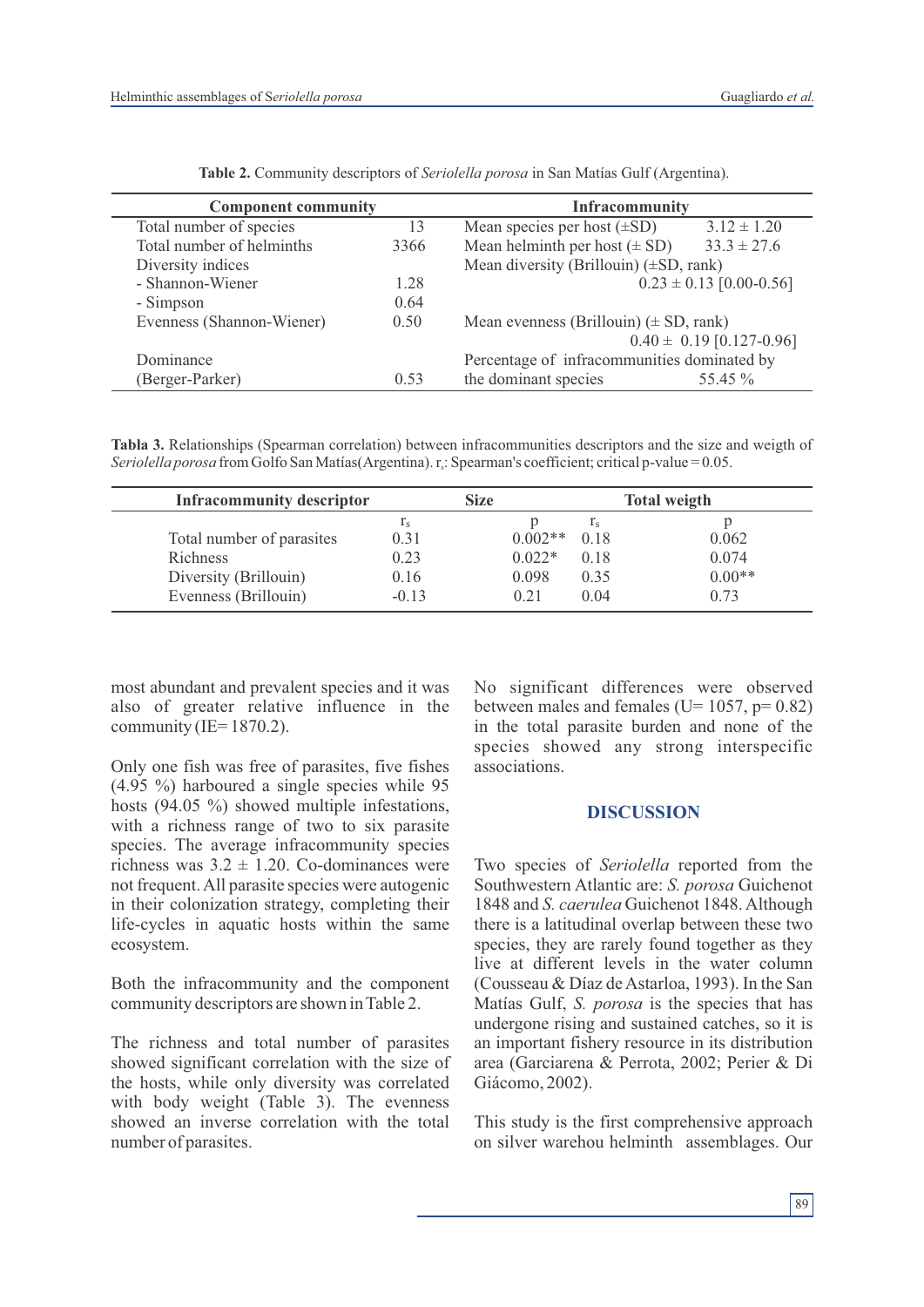records barely coincide with any previous studies of *Seriolella* spp.; in *S. violacea* Guichenot, 1848 from the Peruvian coast there were no species in common with the present survey. The monogenean *Paraeurysorchis sarmientoi* (Tantalean, 1974) Tantalean, Martinez & Escalante, 1985 and the cestode *Neobothriocephalus aspinosus* Mateo & Bullock, 1966 are the only two species reported from this South Pacific host (Iannacone 2003). Additionally, *S. porosa* showed no similarities with the endoparasites of *S. brama* (Günther, 1860) from New Zealand although the monogenean species were the same (Rhode *et al.,* 1980). None of the digeneans in this work were recorded for *S. punctata* in Tasmania (Bray & Cribbs, 2003).

According to Cortés & Muñoz (2008) infracommunity studies constitute the first step to any parasitological analysis within or between species of hosts through their parasitological descriptors. In the present study, all component species of *S. porosa* follow the typical aggregated pattern of distribution. As stated by several authors, aggregation is common behavior in parasitic life (Crofton, 1971; Esch & Fernández, 1993). A wide range of biological processes generates this type of distribution (Morales & Pino de Morales, 1987). According to Janovy (1992) the structures of parasite populations and their frequency distributions would be the result of mostly ecological processes. The prey of the fishes could be considered as carriers of these infracommunities, in agreement with the concept of "instant infracommunities" (Bush *et al.*, 1993), perhaps transmiting many parasites with the intake of few intermediate hosts and vice versa, thus determining the distribution pattern of parasites.

In our study ectoparasites species were scarce. This fact agrees with the parasitism present in teleosts from the South Atlantic coast (Sardella & Timi, 1996; Tanzola *et al.,* 1997; Tanzola & Guagliardo, 2000; Sardella & Timi, 2004; Timi *et al.*, 2005; Timi & Lanfranchi, 2009). In the north Bonaerense region of the Argentine Sea, the dominance of larval parasites, in terms of parasite prevalence and abundance, seems to be the rule (Timi & Lanfranchi, 2009). The fact that we have reported a dominance of adult stages at higher latitude in our study, probably reflects a particular biogeographic region where the ecology component governs the parasitic assemblages of the silver warehou in a different way. It was noted that the mean richness of the infracommunities was significantly less than the total number of species from the component community. This situation agrees with the idea that the infracommunities rarely include all species present at the component community level (Poulin, 1998).

Seven species, with prevalences lower than 10% were not included in the component community a n a l y s i s ( *P s e u d o t e r r a n o v a* s p . , *Hysterothylacium,* sp., *Philometra cf. seriolellae, Corynosoma australe, C. cetaceum, Nybelinia* sp. and *Gonocerca cf. phycidis*).

The average richness of the infracommunities  $(3.12 \pm 1.20)$  represents a common value in other host/parasite systems, ranging from two to five species per host (Cordeiro & Luque, 2004; Mouillot *et al*., 2005; Jacob & Palm, 2006; Rodríguez-González & Vidal-Martínez, 2008; Timi & Lanfranchi, 2009). In comparison, it should be noted that the average richness of *S. porosa* was slightly less than the value recorded for *S. violacea* in Chilean waters  $(4.60 \pm 1.54)$ (Mouillot *et al.* 2005). In this study, the most recruited species with prevalence > 50% were *L. cristatum*, *N. seriolellae* and *Anisakis* sp.

The richness was positively correlated with the size of the hosts. In larger fish more food is consumed, so consequently an increase in the exposure to the infective stages of the parasites is expected (Poulin, 1995).

When both the Shannon-Wiener and Simpson indexes were compared in respect of the Brillouin values, the mean values for the infracommunities were lower than the component community.

Until the present time, the most common mean value of helminth diversity in marine fish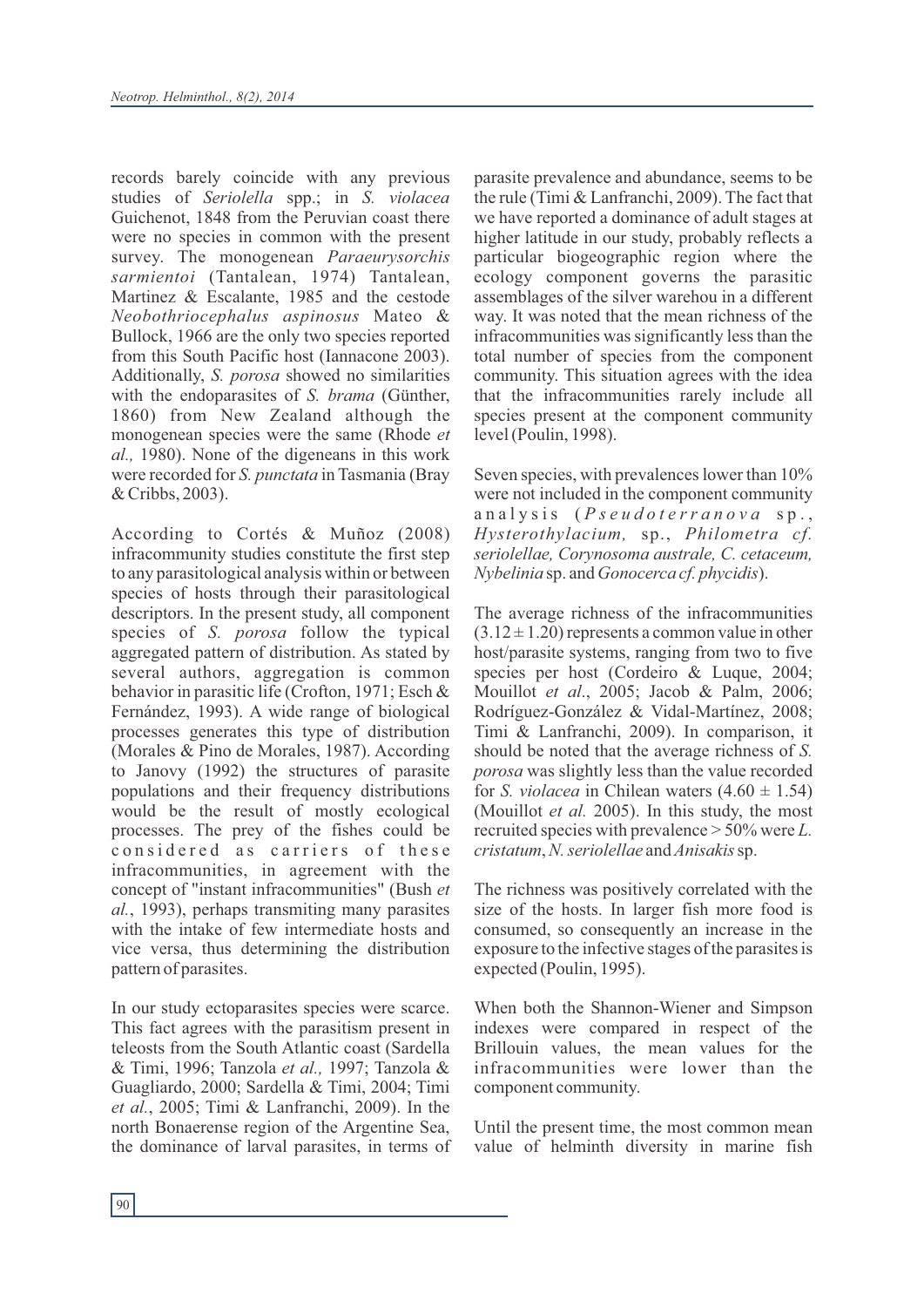infracommunities is less than two. Based on previous records (Ramos Alves *et al.,* 2002; Cordeiro & Luque, 2004; Sardella & Timi, 2004; Timi & Lanfranchi, 2009; Palm & Rückert, 2009) the parasite assemblage of silver warehou shows little diversity, with many satellite species and only two central ones (*Anisakis* sp. and *L. cristatum*).

The evenness is a measure of the unequal representation of species in a hypothetical community in which all species are equally common (Krebs 1989). In this work, the evenness was 0.50, while the mean value of evenness in the infracommunities was lower (0.40) showing an unequal distribution of the specific abundance. These values can perhaps be explained by the high dominance of *L. cristatum.* Evenness was not correlated with either size or weight of the host but showed a highly significant inverse correlation with the total number of parasites. We have noted that the greatest number of helminths were *L. cristatum* and *Anisakis* sp., both of them with the highest dominances.

None of the species showed any interspecific association with each other (Table IV). A common pattern in many host species is the absence of sexual differences in the prevalence and/or parasitic intensities (Ramos Alves & Luque, 2001; Knoff *et al.,* 1997; Luque *et al.*, 1996; Iannacone, 2003). Accordingly, no differences in the total number of parasites were reported here, discarding selective parasitism or differential trophic behavior between sexes.

In respect of the colonizing ability in the Argentine Sea of cestodes, nematodes and acanthocephalans recorded in the silver warehou, they may be considered as generalists, as they have previously been recorded in several hosts in the South Atlantic. It is likely that some infect *S. porosa* accidently, especially those with low prevalences, due to the trophic behavior of this host (Forciniti & Pérez Macri, 1992; Sánchez & Prenski, 1996). However it should be noted that both, monogeneans and digeneans, have demonstrated selective colonization strategies in the Atlantic Ocean.

Previous studies on the use of parasites as biological tags of South Atlantic fish stocks have been able to discriminate populations of *Merluccius hubbsi* Marini, 1933 (Sardella & Timi, 2004), *Scomber japonicus* (Houttuyn, 1782) (Cremonte & Sardella, 1997); *Engraulis anchoita* HUbbs & Marini, 1935 (Timi, 2003), *Cynoscion guatucupa* Cuvier 1830 (Timi *et al.,* 2005), *Eleginops maclovinus* (Valenciennes, 1839) Dollo, 1904 (Brickle & MacKenzie, 2007) *Percophis brasiliensis* Quoy & Gaimard, 1824 (Braicovich & Timi, 2008) and *Pinguipes brasilianus* Cuvier, 1829 (Timi *et al.,* 2008). The only information about seasonal migration in the area of distribution of the silver warehou in the Argentine Sea is in the San Matías Gulf (Perier & Di Giácomo, 2002). Further studies, using parasites as stock indicators, might show whether the San Matías Gulf population represents a reproductive aggregation that enters the gulf in winter, looking for better environmental conditions or whether it is a permanent stock isolated from the continental shelf.

#### **ACKNOWLEDGEMENTS**

Authors are grateful to Mrs. Rosemary Scoffield for her assistance with the English language and Mr. Paul Osovnikar from the *Instituto de Biología Marina y Pesquera Ate. Storni*, province of Río Negro, Argentina, for his collaboration in obtaining the samples of *S. porosa.* 

#### **BIBLIOGRAPHIC REFERENCES**

- Balboa, L & George-Nascimento, M. 1998. *Variaciones ontogenéticas y entre años en las infracomunidades de parásitos metazoos de dos peces marinos de Chile.* Revista Chilena de Historia Natural, vol. 71, pp. 27 - 37.
- Braicovich, PE, González, RA & Tanzola, RD. 2005. *First record of* Corynosoma a u s t r a l e *( A c a n t h o c e p h a l a , Polymorphidae) parasitizing seahorse*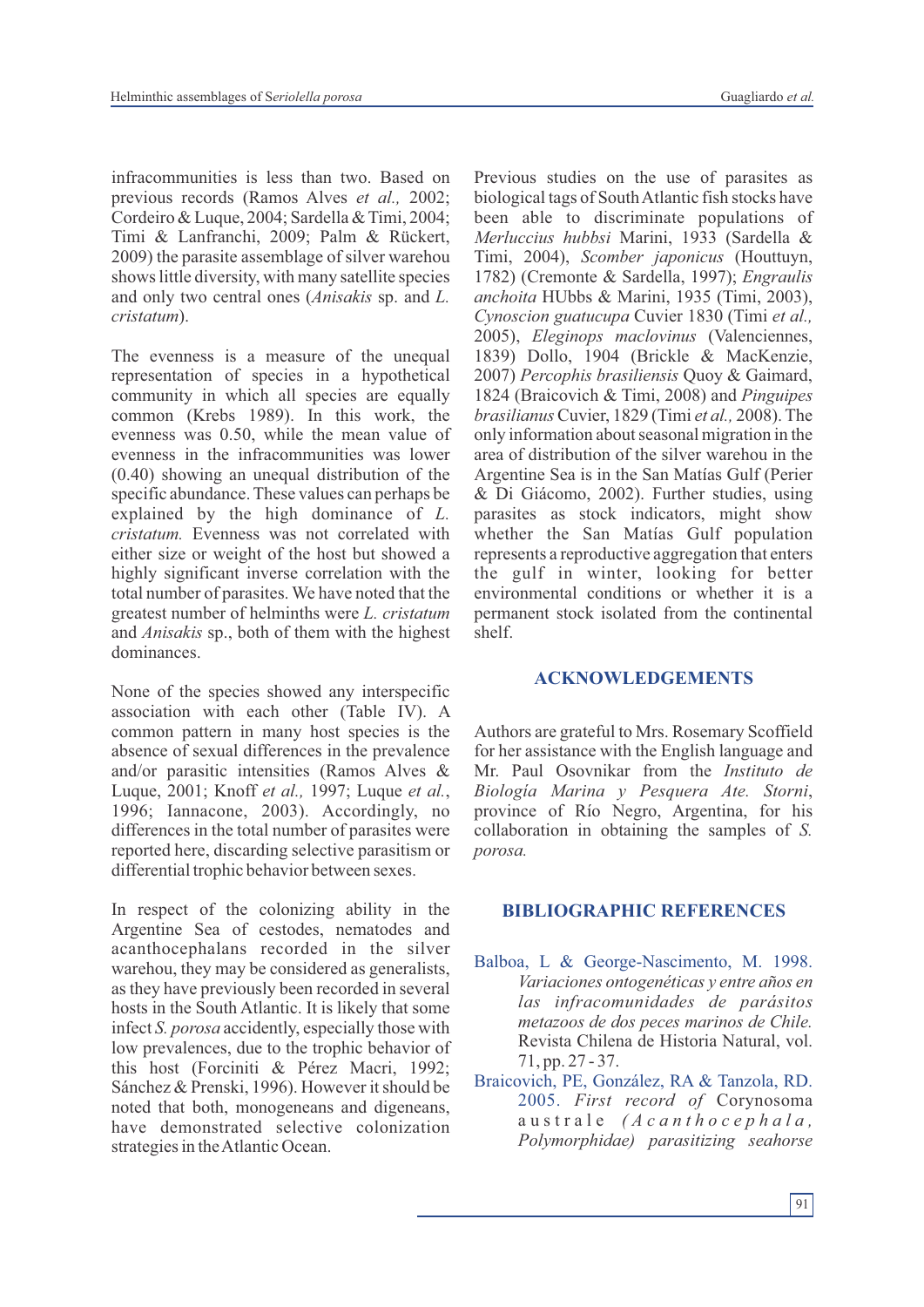Hippocampus *sp. (Pisces, Syngnathidae) in Patagonia*. Acta Parasitologica, vol. 50, pp.145 - 149.

- Braicovich, PE & Timi, JT. 2008*. Parasites as biological tags for stock discrimination of the Brazilian* flathead Percophis brasiliensis *in the south-west Atlantic*. Journal of Fish Biology, vol. 73, pp. 557 - 571.
- Braicovich, PE. 2008. *Diversidad y ecología parasitarias a de* Percophys brasiliensis *Quoid et Gaimard, 1824, (Osteichthyes: Percophidae) (Pez Palo) en el Mar Argentino*, PhD Thesis, Universidad Nacional de Mar del Plata, 214 pp.
- Bray, RA & Cribbs, TH. 2003. *New species of*  O p e c h o n a *L o o s s , 1 9 0 7 a n d* Cephalolepidapedon *Yamaguti, 1970 (Digenea: Lepocreadiidae) from fishes off northern Tasmania.* Papers and Proceedings of the Royal Society of Tasman, vol. 137, pp. 1 - 5.
- Brickle, P, Mackenzie, K & Pike, A. 2006. *Variations in the parasite fauna of the Patagonian toothfish (*Dissostichus eleginoides *Smitt, 1898), with length, season, and depth of habitat around the Falkland Islands.* Journal of Parasitology, vol. 92, pp. 282 - 291.
- Brickle, P & Mackenzie, K. 2007. *Parasites as biological tags for* Eleginops maclovinus *(Teleostei: Eleginopidae) around the F a l k l a n d Isl a n d s.* J o u r n a l o f Helminthology, vol. 81, pp. 147-153.
- Bursey, CR, Goldberg, SR & Parmelee, JR. 2001. *Gastrointestinal helminths of 51 species of anurans from Reserva Cuzco Amazónico, Peru.* Comparative Parasitology, vol. 68, pp. 21-35.
- Bush, AO, Aho, JM & Kennedy, CR.1990. *Ecologi cal v e rsus phy logene ti c determinants of helminth parasite community richness*. Evolutionary Ecology, vol. 4, *pp.* 1- 20.
- Bush, AO, Heard, RW & Overstreet, RM. 1993. *I n t e r m e d i a t e h o sts a s s o u r c e communities.* Canadian Journal of Zoology, vol. 71, pp. 1358 - 1363.
- Bush, AO, Lafferty, KD, Lotz, JM & Shostak, AW. 1997. *Parasitology meets ecology on*

*its own terms: Margolis et al. revisited.*  Journal of Parasitology, vol. 83, pp. 575 - 583.

- Bush, AO, Fernández, JC, Esch, GW & Seed, JR. 2001. *Parasitism: The diversity and ecology of animal parasites*. Cambridge University Press, U.K., 566 pp.
- Combes, C. 1983. *Aplication à l'écology parasitaire des indices d'association fondés sur le caractère présenceabscence*. Vie et Milieu, vol. 33, pp. 203 - 212.
- Cordeiro, AS & Luque, JL. 2004. *Community ecology of the metazoan parasites of atlantic moonfish,* Selene setapinnis *(Osteichthyes: Carangidae) from the coastal zone of the state of Rio de Janeiro,* Brazil. Brazilian Journal of Biology, vol. 64, pp.399-406.
- Cortés, Y& Muñoz, G. 2008. *Infracomunidades de parásitos eumetazoos del bagre de mar*  Aphos porosus *(Valenciennes, 1837) (Actinopterygii:* Batrachoidiformes) *en Chile central.* Revista de Biología Marina y Oceanografía, vol. 43, pp.255-263.
- Cousseau, MB & Díaz de Astarloa, JM. 1993. *El género* Brevoortia *en la costa Atlántica sudamericana.* Frente Marítimo, vol.14, pp.49-57.
- Cousseau, MB & Perrotta, RG. 1998. *Peces marinos de Argentina. Biología, distribución, pesca.* Publicaciones Especiales INIDEP, Mar del Plata, Argentina, 163 pp.
- Cremonte, F & Sardella, NH. 1997. *The parasita Fauna of* Scomber japonicus *Houttuyn, 1782 (Pisces: Scombridae) in two zones of the Argentine Sea*. Fisheries Research, vol. 31, pp. 1 - 9.
- Crofton, HD. 1971. *A quantitative approach to parasitism*. Parasitology, vol. 62, pp. 179 - 193.
- Esch, GW & Fernández, JC. 1993. *A functional biology of parasitism*. Chapman & Hall (Eds.), London, 337 pp.
- Forcitini, L & Pérez Macri, G. 1992. *Contribución al crecimiento del sistema digestivo y la alimentación del savorín (*Seriolella porosa*).* Frente Marítimo, vol.12, pp.129 - 137.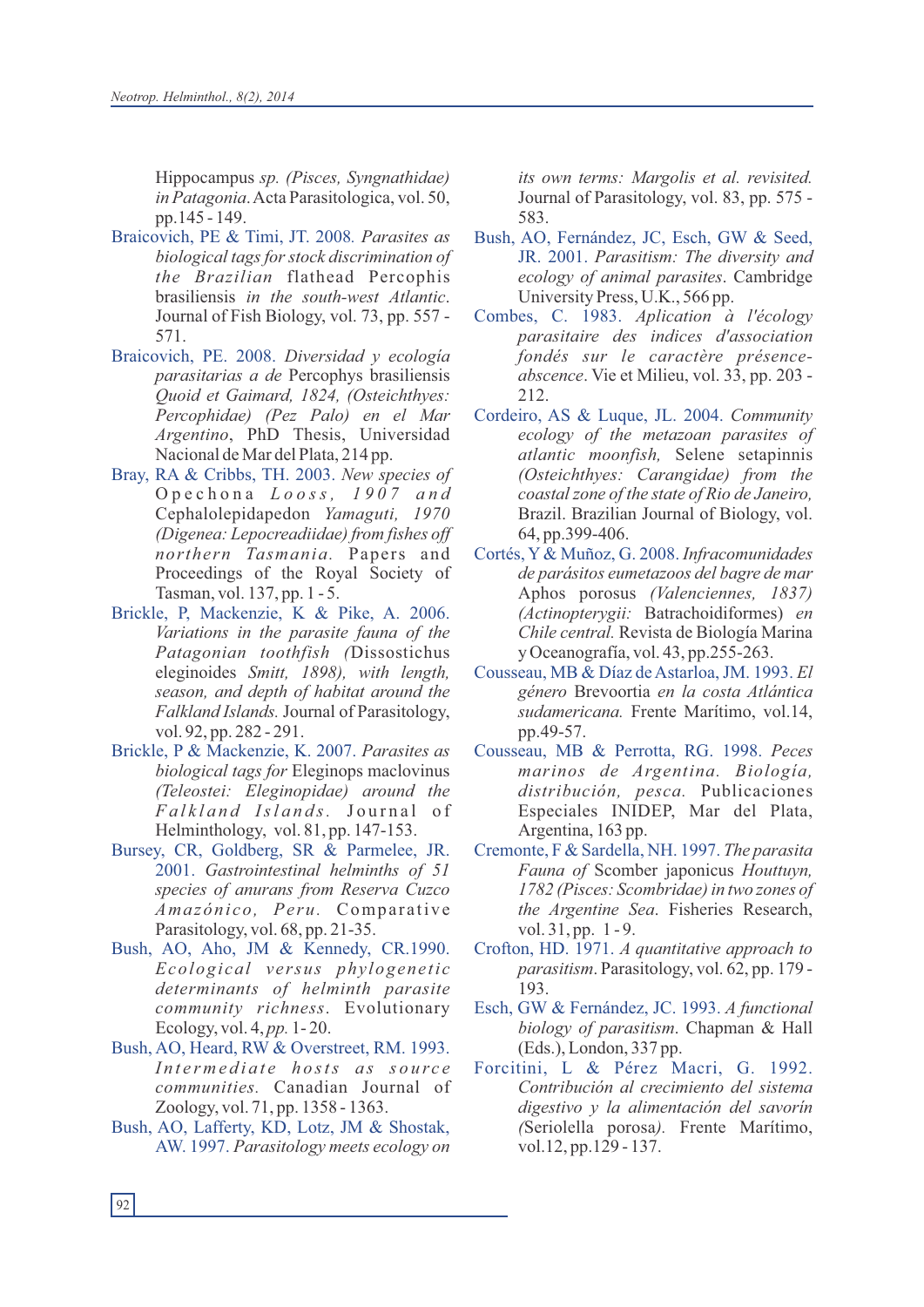- Gaevskaya, AV, Rodyuk, GN & Parukhin, AM. 1990. Peculiarities and formation of parasitofauna of the Patagonian toothfish Dissostichus eleginoides. Biologiyal Morya, vol.4, pp.23-28.
- Garciarena, AD & Perrotta, RG. 2002. *Características biológicas y de la pesca del savorín* Seriolella porosa *(Pisces: Centrolophidae) del Mar Argentino.* Revista del Instituto Nacional de Investigación y Desarrollo Pesquero. Informe Técnico, vol.4*,* pp.1-19.
- González, T & Acuña, E. 2000. *Influence of host size and sex on the endohelminth infracommunities of the red rockfish*  Sebastes capensis *off northern Chile*. Journal of Parasitology, vol. 86, pp.854 - 857.
- Guagliardo, SE. 2003. *Estudio sistemático, biológico y ecológico de los cestodes t r i p a n o r r i n c o s ( E u c e s t o d a : Trypanorhyncha) parásitos de peces marinos en el área de Bahía Blanca.* PhD Thesis, Universidad Nacional de Sur, Bahía Blanca, Argentina, 298 pp.
- Guagliardo, SE, De Salvo, N, Schwerdt, CB, Galeano, NA & Tanzola, RD. 2009. *Anisákidos del savorín,* Seriolella porosa *(Pisces, Centrolophidae). Análisis de la interacción parásito-hospedador.* BioScriba, vol. 2, pp.106-114.
- Guagliardo, SE, Schwerdt, CB, Martorelli, SR, Galeano, NA & Tanzola, RD. 2010. *Digenean trematodes of* Seriolella porosa *(Pisces, Centrolophidae) in San Matías Gulf, Argentina.* Acta Parasitologica vol. 55, pp.29-38.
- Iannacone, J. 2003. *Tres metazoos parásitos de la cojinoba* Seriolella violacea *Guichenot (Pisces, Centrolophidae), Callao, Perú*. Revista Brasileira de Zoología *vol.* 20, pp.257-260.
- Iannacone, J & Alvariño, L. 2008. *Influencia del tamaño y sexo de* Peprilus medius*(Peters) (Stromateidae: Perciformes) capturados en chorrillos, Lima, Perú, sobre su comunidad parasitaria.* Neotropical Helminthology, vol. 2, pp.62-70.
- Incorvaia, IS & Díaz de Astarloa, JM. 1998. *Estudio preliminar de las larvas*

*(Nematoda: Ascaridida) parásito de* Paralichthys orbygnyanus *(Valenciennes, 1839) y* Paralichthys patagonicus *(Pisces: Pleuronectiformes).* Boletín Chileno de Parasitología, vol.53, pp.38-42.

- Jakob, E & Palm, H. 2006. *Parasites of commercially important fish species from the southern Java coast, Indonesia, including the distribution pattern of trypanorhynch cestodes.* Verhandlungen der Gesellschaft für Ichthyologie, vol. 5, pp. 165-191.
- Janovy, J, Clopton, RE & Percival, TJ. 1992. *The roles of ecological and evolutionary influences in providing structure to parasite species assemblages*. Journal of Parasitology, vol. 78, pp. 630 - 640.
- Kennedy, CR, Bush A & Aho, JM. 1986. *Patterns in helminth communities: why are birds and fish so different?* Parasitology, vol. 93, pp. 205 - 215.
- Klimpel, S, Seehagen, A & Palm, H. 2003. *Metazoan parasites and feeding behaviour of four small-sized fish species from the central North Sea*. *Parasitology Research* vol. 91, pp. 290 - 297.
- Klimpel, S, Palm, H, Busch, MW, Kellermanns, E & Ruckert, S. 2006a. *Fish parasites in the Arctic deep-sea: poor diversity in pelagic fish species vs. heavy parasite load in a demersal fish*. Deep-Sea Research Pt I, vol. 53, pp.1167 - 181.
- Klimpel, S, Ruckert, S, Piatkowski, U, Palm, H & Hanel, R. 2006b. *Diet and metazoan parasites of silver scabbard fish* Lepidopus caudatus *from the Great Meteor Seamount (North Atlantic).* Marine Ecology Progress Series, vol.315,pp.249-257.
- Knoff, M, Luque, JL & Amato, JF. 1997. *Community ecology of the metazoan parasites of grey mullets,* Mugil platanus *(Osteichthyes: Mugilidae) from the littoral of the state of Rio de Janeiro,* Brazil. Revista Brasileira de Biología, vol. 57, pp. 441- 454.
- Krebs, CJ. 1989. *Ecological Methodology.* Harper Colins Publishers, New York, 654 pp.
- Laskowski, Z & Zdzitowiecki, K. 2005. *The*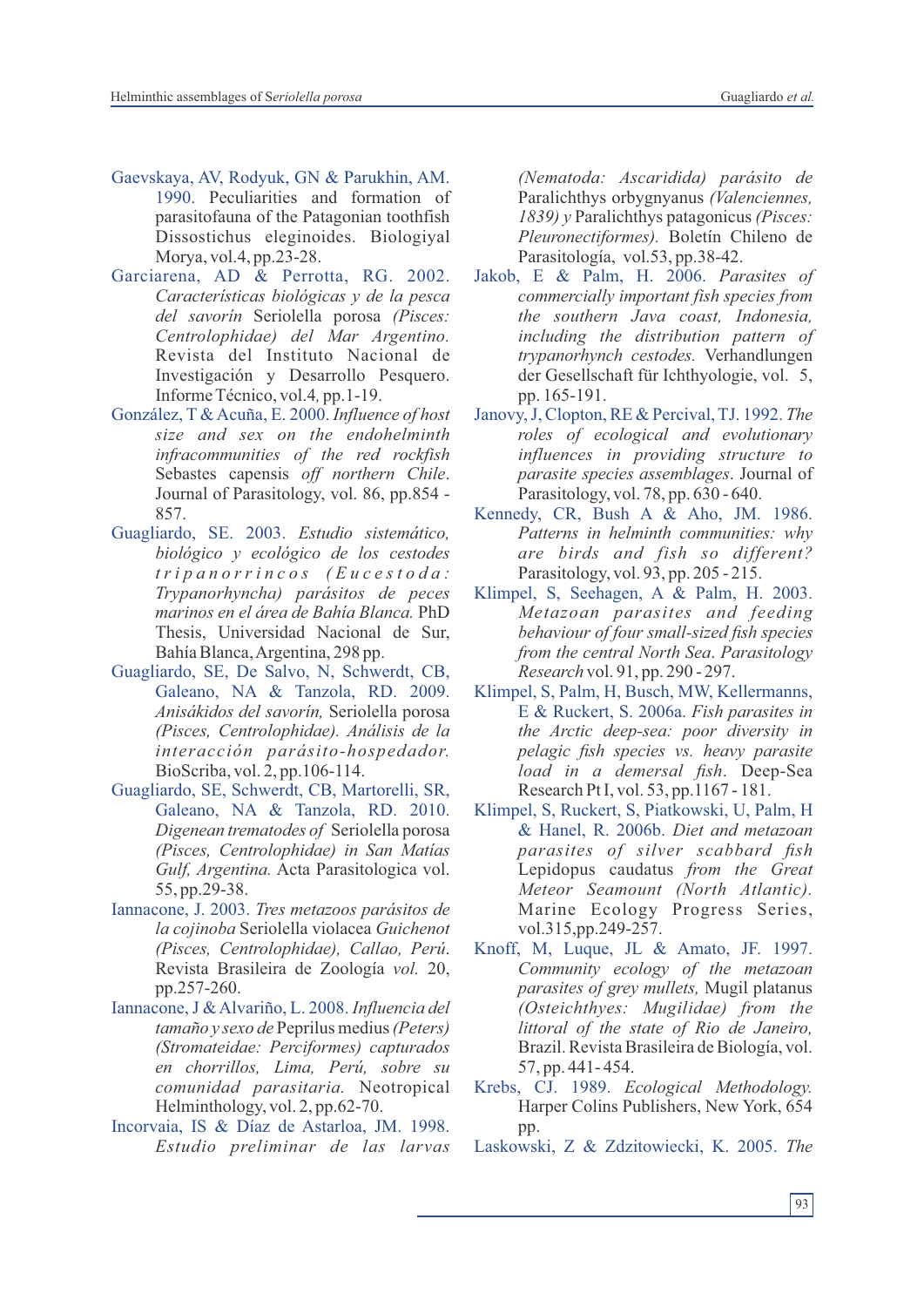*helminth fauna of some notothenioid fishes collected from the shelf of Argentine Islands, West Antarctica*. Polish Polar Research, vol. 26, pp.315-324.

- Luque, JL, Amato, JF & Takemoto, RM. 1996. *Comparative analysis of the communities of metazoan parasites of* Orthopristis ruber *and* Haemulon steindachneri *(Osteichthyes: Haemiuridae) from the southeastern Brazilian litoral: I. Structure and influence of the size and sex of hosts.* Revista Brasileira de Biología, vol. 56, pp.279-292.
- Magurran, AE. 1988. *Ecological diversity and its measurement*. Princeton University Press, Princeton, USA, 167 pp.
- Mackenzie, K & Longshaw, M.1995. *Parasites of the hakes* Merluccius australis *and* M. hubbsi *in the waters around the Falk land Islands, southern Chile, and Argentina, with an assessment of their potential value as biological tags*. Canadian Journal of Fisheries and Aquatic Sciences, vol. 52, pp. 213-224.
- Morales, G & Pino de Morales, LA. 1987. *Parasitología cuantitativa.* Fundación Fondo Editorial Acta Científica Venezolana, Caracas, Venezuela, 132 pp.
- Mouillot, D, George-Nascimento, M & Poulin, R. 2005. *Richness, structure and functioning in metazoan parasite communities.* Oikos, vol.109, pp.447-460.
- Navone, GT, Sardella, NH & Timi, JT. 1998*. Ocurrence of larvae and adults of* Hysterothylacium aduncum *(Rudolphi, 1802) (Nematoda: Anisakidae) in fishes and invertebrates in the Argentine Sea*. Parasite, vol. 5, pp. 127-136.
- Palm, H & Rückert, S. 2009. *A new approach to visualize ecosystem health by using parasites*. Parasitology Research, vol. 105, pp. 539 -553.
- Perier, M & Di Giácomo, E. 2002. *El savorín*  Seriolella porosa *como un recurso estacional en el Golfo San Matías, República Argentina.* Revista del Instituto Nacional de Investigación y Desarrollo Pesquero, vol.15, 15-26.
- Pielou, EC. 1975. *Ecological diversity*. New York, J. Willey & Sons, 165 pp.
- Poulin, R. 1995. *Phylogeny, ecology, and the richness of parasite communities in vertebrates.* Ecological Monographs, vol. 65, pp. 283 - 302.
- Poulin, R. 1998. *Evolutionaty ecology of Parasites.* Chapman & Hall, London, 212 pp.
- Ramos Alves, D & Luque, JL. 2001. *Aspectos quantitativos das infrapopulações de metazoários parasitos de* Micropogonias furnieri *(Osteichthyes: Sciaenidae) do litoral do estado do Rio de Janeiro, Brasil*. Parasitología al Día, vol. 25, pp. 30-35.
- Ramos Alves, D, Luque, JL & Paraguassú, AR. 2002. *Community Ecology of the Metazoan Parasites of Pink Cusk-eel,*  Genypterus brasiliensis *(Osteichthyes: Ophidiidae), from the Coastal Zone of the State of Rio de Janeiro, Brazil.* Memórias do Instituto Oswaldo Cruz, vol. 97, *pp.*  683 - 689.
- Rodríguez-González, A & Vidal-Martínez, VM. 2008. *The helminth communities of tonguefish (*Symphurus plagiusa*) of the Campeche coast, México*. Revista Mexicana de Biodiversidad, vol*.* 79, pp. 159 - 173.
- Rohde, K. 1984. *Ecology of marine parasites*. Helgoland Marine Research, vol. 37, pp. 5 - 33.
- Rohde, K, Roubal, F & Hewitt, G. 1980. *Ectoparasitic Monogenea, Digenea and Copepoda from the gills of some marine fishes of New Caledonia and New Zealand.* New Zealand Journal of Marine and Freshwater Research, vol. 14, pp.1- 13.
- Sánchez, RP & Bezzi, SI. 2004. *El Mar Argentino y sus recursos pesqueros*. Tomo 4. *Los peces marinos de interés pesquero. Caracterización biológica y evaluación del estado de explotación*. Publicaciones especiales Revista del Instituto Nacional de Investigación y Desarrollo Pesquero, Mar del Plata, 359 pp.
- Sánchez, F & Prenski, B. 1996. *Ecología trófica de peces demersales en el Golfo San Jorge.* Revista del Instituto Nacional de Investigación y Desarrollo Pesquero, vol. 10, pp.57-72.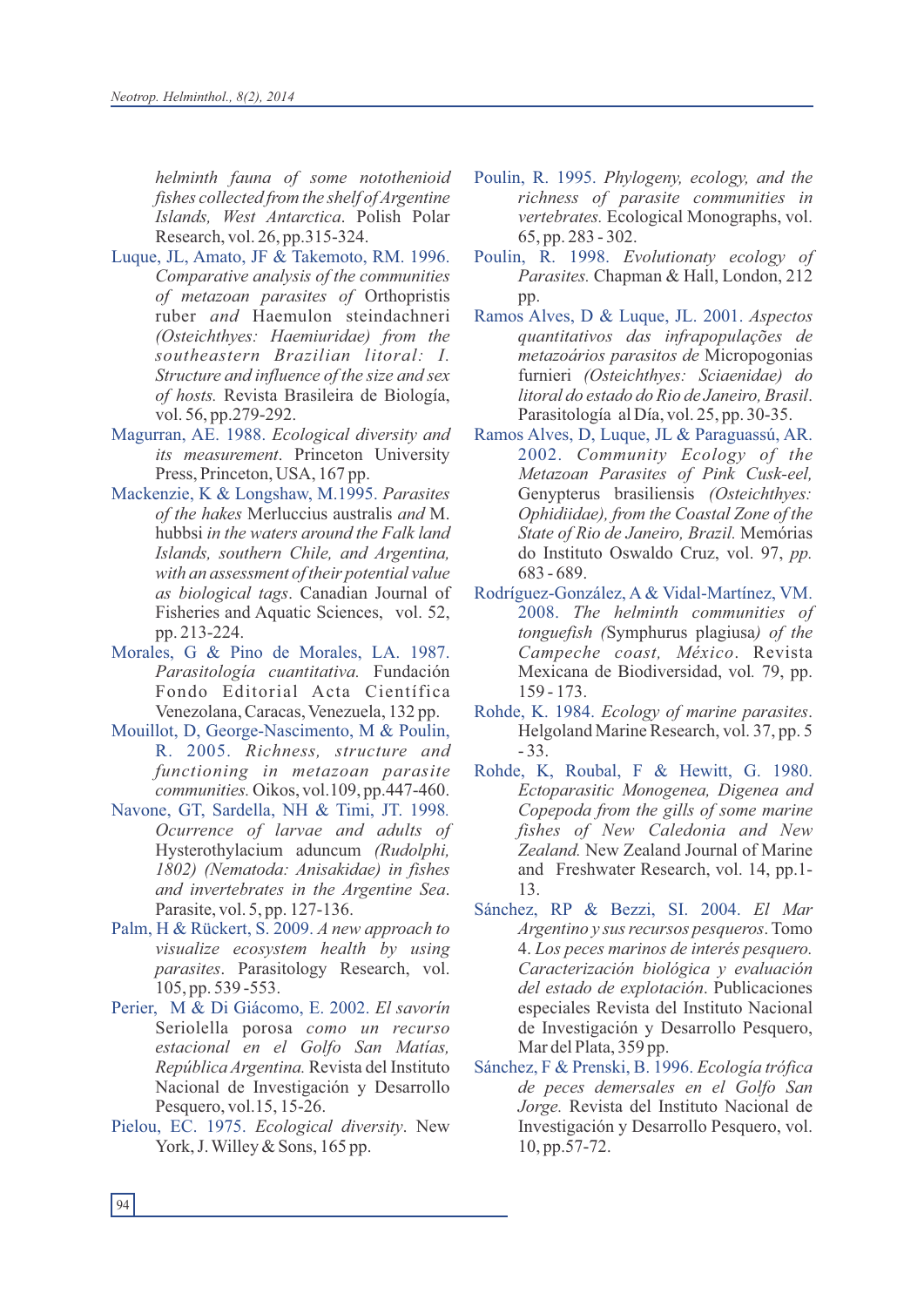- Sardella, NH, Etchegoin, JA & Martorelli, SR. 1995*. Las comunidades parasitarias de*  Micropogonias furnieri *(corvina) en Argentina*. Boletín del Instituto Oceanográfico de Venezuela, 34, pp. 41- 47.
- Sardella, NH & Timi, JT. 1996. *Parasite communities of* Merluccius hubbsi *from the Argentinean-Uruguayan Common Fishing Zone*. Fisheries Research, 27, pp. 81 - 88.
- Sardella, NH &Timi, JT. 2004. *Parasites of Argentine hake in the Argentine Sea: population and infracommunity structure as evidence for host stock discrimination*. Journal of Fish Biology, vol. 65, pp.1472 - 1488.
- Sardella, NH, Avendaño, MF & Timi, JT. 1998. *Parasite communities of* Genypterus blacodes *and* G. brasiliensis *(Pisces: O p h i d i i d a e ) fr o m A r g e n t i n a .* Helminthologia, vol. 35, pp. 209 - 218.
- Sardella, NH, Mattiucci, S, Timi, J, Bastida, RO, Rodríguez, DH & Nascetti, G. 2005. Corynosoma australe *Johnston, 1937 and*  C. cetaceum *Johnston & Best, 1942 (Acanthocephala: Polymorphidae) from marine mammals and fishes in Argentinian waters: allozyme markers and taxonomic status*. Systematic Parasitolology, vol*.* 61, pp.143-156.
- Siegel, S & Castellan, NJ. 1995. *Estadística no Paramétrica aplicada a las ciencias de la conducta*. Editorial Trillas, México, 437 pp.
- Suriano, DM & Sutton, CA. 1981*. Contribución a l c o n o c i m i e n t o d e l a f a u n a parasitológica Argentina. VII. Digeneos de peces de la plataforma del mar Argentino*. Revista del Museo de La Plata, Nueva Serie, Sección Zoología, vol. 12, pp.261-271.
- Szidat, L. 1950. *Los parásitos del róbalo (*Eleginops maclovinus *Cuv & Val).* Actas Primer Congreso Nacional de Pesquerías Marítimas e Industriales. Mar del Plata, Argentina, vol.2, pp. 235-270.
- Szidat, L. 1955. *La fauna de parásitos de*  Merluccius hubbsi *como carácter auxiliar para la solución de problemas*

*sistemáticos y zoogeográficos del género Merluccius L*. Revista del Museo Argentino de Ciencias Naturales Bernardino Rivadavia Zool, vol*.*4, pp.1- 54.

- Szidat, L. 1961. *Versuch einer Zoogeographie des Sud-Atlantik mit Hilfe von Leitparasiten der Meeresfische*. Parasitologische Schrift-reihe, vol. 13,pp.1-98.
- Szidat, L & Graefe, G. 1968. *The parasites of*  Parachaenichthys charcoti *an Antarctic fish, in relation to problems of zoogeography Symposium on Antarctic Oceanography (Santiago).* International Council of Science Unions, Special Committee in Antarctic Research 169 – 170.
- Tanzola, RD, Guagliardo, SE, Brízzola, SM & Arias, MV. 1997. *Helminth fauna of*  Porichthys porosissimus *(Pisces: Batrachoidiformes) in the estuary of Bahía Blanca Argentina.* Helminthologia, vol. 34, pp. 221-227.
- Tanzola, RD & Guagliardo, SE. 2000. *Helminth fauna of the Argentine conger,* Conger orbignyanus *(Pisces: Anguilliformes)*. Helminthologia, vol. 37, pp. 229-232.
- Tanzola, RD & Guagliardo, SE. 2004. *Nematodes anisákidos presentes en peces del área de Bahía Blanca y el riesgo potencial de anisakidosis humana.* Revista de la Asociación Médica Bahía Blanca, vol*.*14, pp. 67-73.
- Thoney, DA. 1993. *Community ecology of the parasites of adult spot,* Leiostomus xanthurus, *and Atlantic croaker,* Micropogonias undulatus *(Sciaenidae) in the Cape Hatteras region.* Journal of Fish Biology, vol. 43, pp. 781-804.
- Timi, JT. 2003. *Parasites of Argentine anchovy in the Southwest Atlantic: latitudinal patterns and their use for discrimination of host populations*. Journal of Fish Biology, vol. 63, pp. 90-107.
- Timi, JT. 2007. *Parasites as biological tags for stock discrimination in marine fish from South American Atlantic waters*. Journal of Helminthology, vol. 81, pp.107-111.
- Timi, JT & Poulin, R. 2003. *Parasite community*